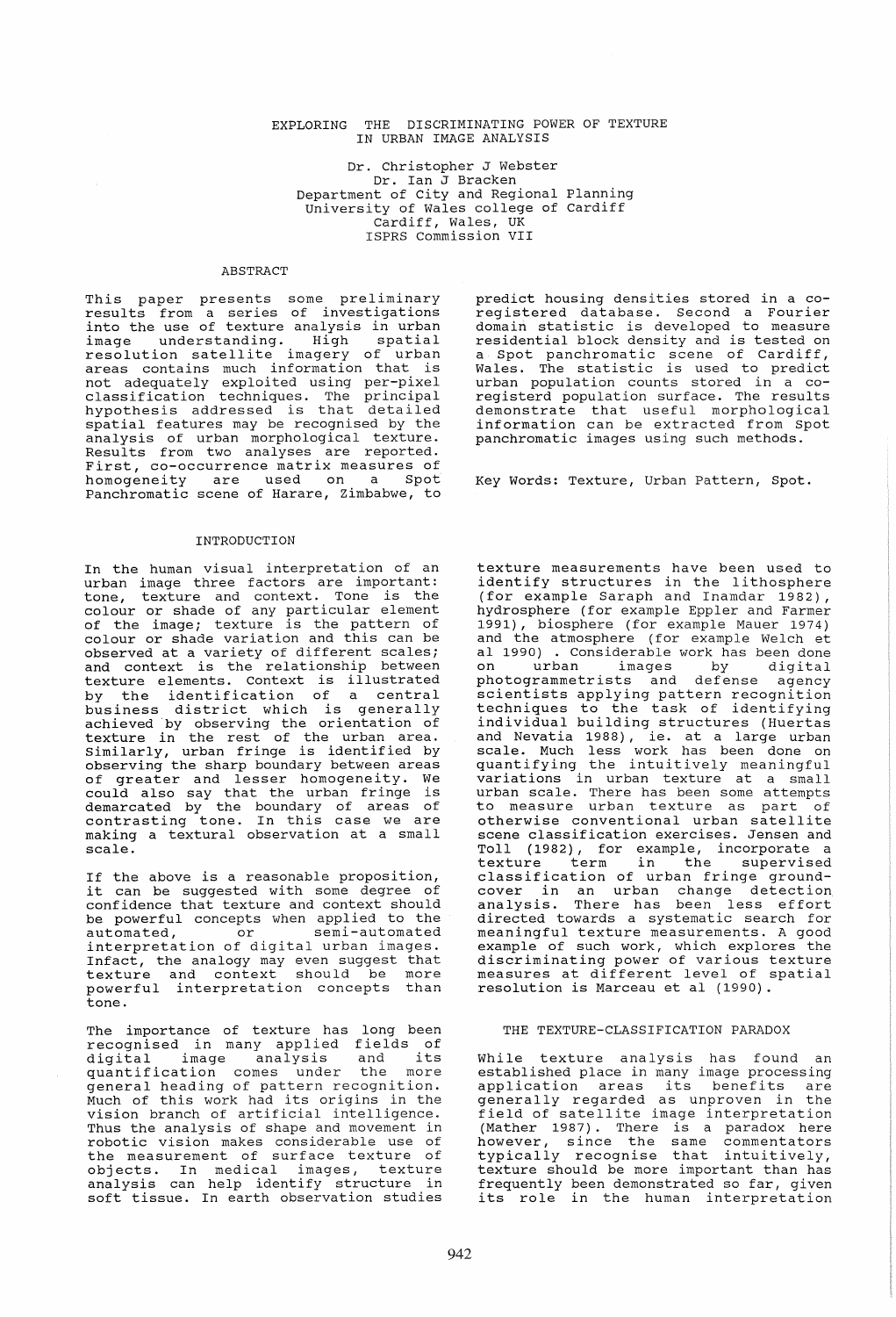calculus. Indeed, some studies have achieved significant improvements in classification accuracy using texture features (see, for example, Shih and Showengerdt 1983). This suggests that it might not be the idea per se of using texture in satellite image interpretation that is inappropriate but the texture measures that have been tried. Since there are an infinite number of ground cover textures that can be characterised in many different ways at any chosen scale, it is<br>easy to see that the nature of the texture easy to see that the nature measure selected to identify a particular phenomenon is crucial. The fundamental phenomenon is eracial. The fundamental<br>difficulty is that the problem of finding difficulty is that the problem of finding<br>the 'best' texture measure is an<br>unstructured one.

There are two important dimensions to this problem: choice of statistic and choice of problem: Choice of Statistic and Choice of<br>scale. A statistic will characterise a<br>texture in one out of many possible dimensions. If the objective of the analysis is to use texture information to classify an image into meaningful categories, then the most appropriate statistic is one that achieves the best<br>discrimination between different between different categories. The notion of a best statistic<br>is therefore meaningful only in therefore meaningful only relationship to a particular category scheme and different schemes are likely to have different best discriminators. It might be supposed that for any given type might be supposed that for any given type<br>of classification exercise, (urban landuse, upland vegetation etc) certain texture methods will be better than others. For some problems, and urban<br>classification is one of them, it is<br>likely that general statements about best discriminators will only hold for limited geographical areas. The texture of ground cover in a commercial area or a newly developed urban fringe area in South-East Asia, for example, is likely to be significantly different to equivalent areas in Europe and best discriminators need to be explored for both locations.

Just as important as the choice of statistic is the choice of spatial scale statistic is the choice of spatial scale<br>at which the statistic is measured (Marceau et al 1990). At one extreme we can imagine an image window just one pixel can imagine an image window just one pixel<br>square in which no texture measurement (and therefore no discrimination between areas) is possible. As the size of the window is increased different levels of window is increased different levels of<br>regularity will be captured within it, starting with repetitive patterns starting with repetitive patterns<br>associated with building arrangement and progressing to patterns related to building lots, local roads, city blocks, arterial roads and so on. The general proposition implied here is that the scale at which texture is measured must reflect the scale at which significant texture<br>appears. Significant texture can be appears. Significant texture defined as texture which is likely to contribute to the discrimination between meaningful categories in an image.

In a 10m resolution spot image of a city scene it might be hypothesised that significant texture begins to appear with window sizes that exceed the dimensions of

the smallest type of housing lot. Extending this it may be hypothesised that discrimination between different types of residential areas may be achieved with window sizes ranging from the smallest to the largest types of housing lots. The lowest level of urban texture that may be examined, therefore is at the housing lot scale. This will be an appropriate scale of texture analysis if the objective is to of texture analysis if the objective is to<br>classify an image into areas of homogeneous housing types, ie. into residential neighbourhood categories. If the interest is in broader categories of urban landcover type (residential, commercial, industrial; residential areas by age or style; categories of urban by age or style; categories of urban<br>fringe etc), then it may be hypothesised that significant texture will begin to appear when window size exceeds the typical spacing of local distributor roads (or the width of city blocks). Above this there are any number of scales at which texture may be meaningfully measured. At the smallest scale, windows that embrace whole urban areas may support statistical whole diban areas may support seatistical<br>comparisons of different towns using texture measures that are sensitive to a town's compactness, linearity, radiality, town's compactness, linearity, radiality,<br>nodality and so on. Batty's measures of the fractal dimension of city boundaries is of this nature, albeit the measures are of lines not surfaces (Batty 1991). At of fincs not burraces (bace, 1991). He interested in urban texture as an aid to urban image interpretation; using it rather as means of quantifying urban shape and informing speculation about the relationship between shape and process.

The remainder of this paper reports on two exploratory studies which systematically investigate the possibilities of texturebased urban image interpretation.

# IMAGE-DOMAIN MEASURES OF URBAN MORPHOLOGICAL HOMOGENEITY

Four types of texture measure are applied to a spot panchromatic scene of the city<br>of Harare and summary statistics Lo a spot pandiffomatic scene of the city<br>of Harare and summary statistics correlated with ground-truth information held in a GIS layer registered to the satelli te image. The GIS data record the density of housing for residential suburbs and the assumption is that there is a<br>significant relationship between measured significant refactorship between measured<br>housing density and image texture. If this hypothesis is supported for any particular texture measure then it may be purcredial concure measure can be used as a<br>assumed that the measure can be used as a<br>tool in the interpretation of urban images. The study limits itself to establishing the discriminatory power of the texture measures; it does not test the end texture measures, is about more contained the measures in performance of<br>classification.

The interpretive power of texture is examined within the framework of the examined within the framework of the<br>hypothesised {tone,texture,context} calculus. This is done using a linear model in which housing density is expressed as a function of the three types of explanatory variable [1].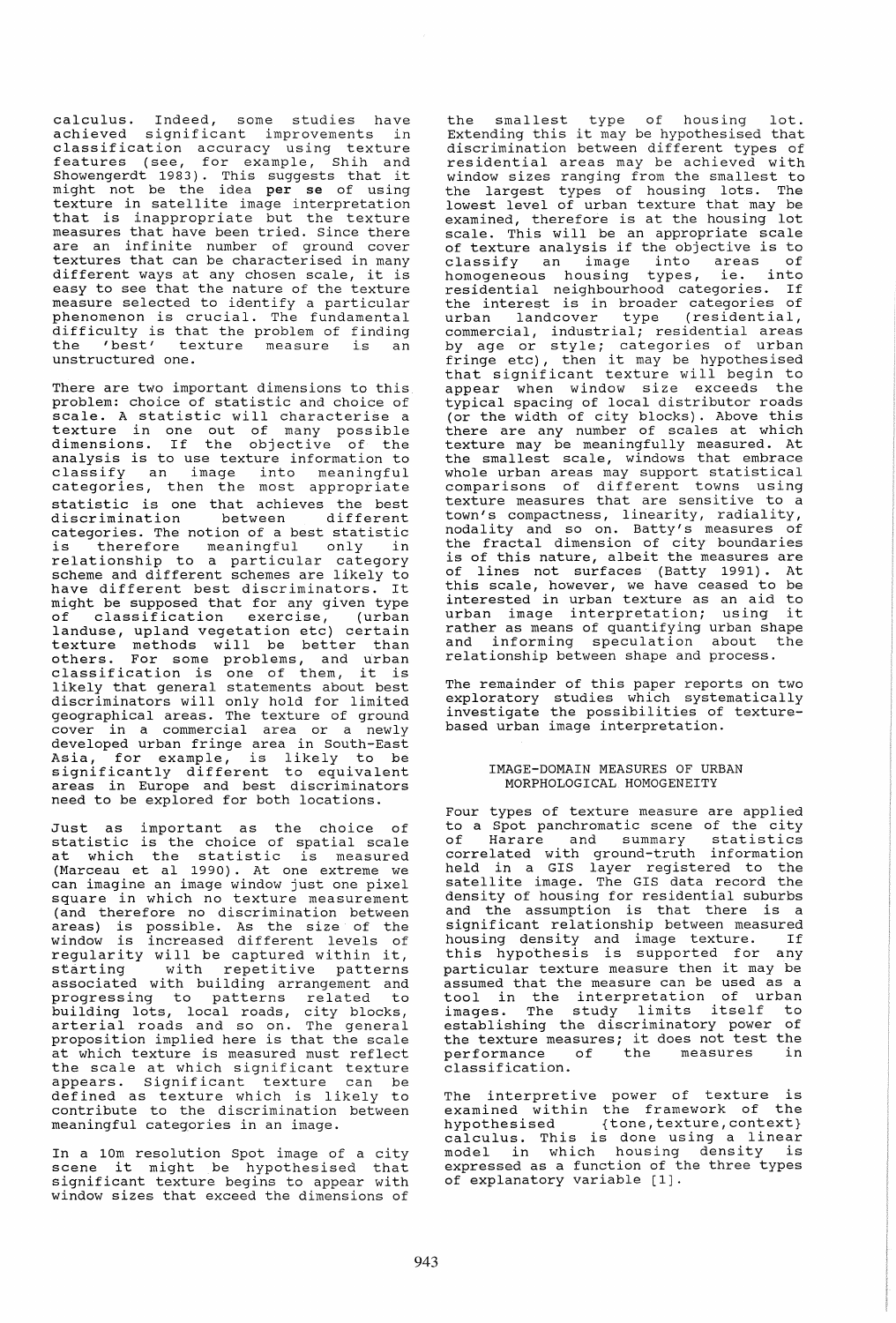| $D_i = a + b_1 B1_i \dots + b_6 B6_i + b_7 T1_i$<br>$\dots + b_{10} T3_i + b_{11} C1_i$ |     |
|-----------------------------------------------------------------------------------------|-----|
|                                                                                         | [1] |
|                                                                                         |     |

Where: D<sub>i</sub>=housing density for sub-image i;  $B1_i$  to  $B7_i$ =mean grey-level values on TM<br>bands 1,2,3,4,5 and 7 for sub-image i; T1<sub>i</sub> bands  $1, 2, 3, 4, 3$  and  $7$  for sub-image  $1, 11$ <br>to T3<sub>1</sub>=texture measures for sub-image i;<br>and C<sub>1</sub>=a context measure for sub-image i.

The model assumes that residential density can be predicted on the basis of tone and texture information derived from satellite imagery together with subsidiary context information. If this is the case, then the continuously-measured predicted density variable may be used to create a density surface at any level of aggregation. Fine aggregation categories will produce a finely differentiated residential landcover classification.

Data and Methodology Four databases are used in the study: spot panchromatic and Landsat TM digital satellite images of Harare, zimbabwe; digitised administrative boundaries of Harare; and housing density statistics for the administrative suburbs.

A sample of 47 suburbs was selected, stratified to achieve an approximate balance between high, medium and low density housing suburbs in the analysis. 47 sub-images of 30x30 pixels were extracted, one from within each sampled polygon. The size of the sub-image corresponds approximately to the dimensions of the largest housing lots in the city. The sub-images were located so as to capture the characteristic texture of the residential areas within the Suburbs, ie. avoiding obvious areas of open space. For each sub-image, measures were derived for tone, texture context.

(i) Tone six tone variables were defined by recording the mean grey-scale values on each of the Landsat TM bands:

$$
Bn = \left(\sum_{i=1}^{900} r_i\right) / 900 \qquad (n=1 \text{ to } 5,7) \quad [2]
$$

(ii) Texture Three types of texture measures are used: urban pixel density, measures are used: urban pixer density,<br>Haralick's homogeneity statistic (f1) and entropy (E). The first is derived from the grey-scale frequency distribution and the grey-scale frequency discribation and the<br>other three from the grey-scale joint probability distribution (co-occurrence or P matrix) defined as:

$$
P(i,j,d,t) \qquad \qquad [3]
$$

where P=probability of grey-scales i and j occurring at distance d and angle t.

U<mark>rban pixel density</mark> A grey-level<br>frequency statistic that has been used in several urban applications is urban pixel density. Although this is measured in the density. Although this is measured in the<br>grey-level frequency domain, it should be grey rever frequency demain, it enoure so urban/nonurban texture in the image plain (a specific measure of variation). Measured as the proportion of all pixels classified as urban land-cover:

 $\mathbf{N}^{\mathbf{u}}$ 

 $\overline{N}$ 

it may be thought of a simple measure of homogeneity of urban land-cover. It is cruder than the homogeneity measures derived from the P matrix, however, since it does not capture the pattern of it does not capture the pattern of<br>aggregation of urban pixels. It cannot aggregation of diban pixcle. It cannot image with a few large clusters of urban pixels and an image with the same proportion of urban pixels but where those pixels are scattered more evenly.

[4]

Homogeneity (fl) The f1 measure of image homogeneity is derived from a P matrix by measuring the sum of squares of the matrix entries. The statistic takes on higher values for textures in which there are a few dominant grey-scale transitions and the P matrix therefore has a small number of large P values. It is expressed by the following:

$$
f1 = \sum_{i=m}^{n} \sum_{i=m}^{n} \left( \frac{P(i,j,d,t)}{R} \right)^{2}
$$
 [5]

Where:

R=is a normalising factor which equals the number of pixel pairs used in the calculation of f1; Min=minimum grey-scale; and Max=maximum grey-scale.

Entropy Entropy is a commonly employed measure of variance in data. Applied to a P matrix using [7], it gives higher values when matrix entries are equal and lower values when they are unequal. This is therefore another method of measuring the homogeneity/ heterogeneity of an image.

$$
E = \sum P(i,j,d,t) \log(P(i,j,d,t))
$$
 [6]

The P matrix methods of recording texture Inc I matrix methods of recording texture<br>were applied in three different ways. First, the statistics are derived for an entire matrix of 256 grey-levels:

$$
P(i,j,d,t)
$$
 [i=1..256, j=1..256] [7]

thus measuring texture over all greyscales within a window. Second, they were derived for a partition of the full P matrix defined as:

$$
P(i,j,d,t)
$$
 [U<*i*<256, U<*j*<256] [8]

where U is a threshold value above which ancre o re a empendia varae asove which ground-cover of a broadly urban nature. ground sover of a sroadry drient nature.<br>This effectively measures the texture of the urban part of each window. Third, they are derived for a re-classified binary image defined as:

$$
P(i',j',d,t)
$$
 [ $i'=1..2,j'=1..2$ ] [9]

where: where:<br>i'=1 if i<U and i'=2 if i>=U;  $1' = 1$  if is and  $1' = 2$  if  $1/2 = 0$ ,<br>and  $j' = 1$  if  $j < U$  and  $j' = 2$  if  $j > = U$ .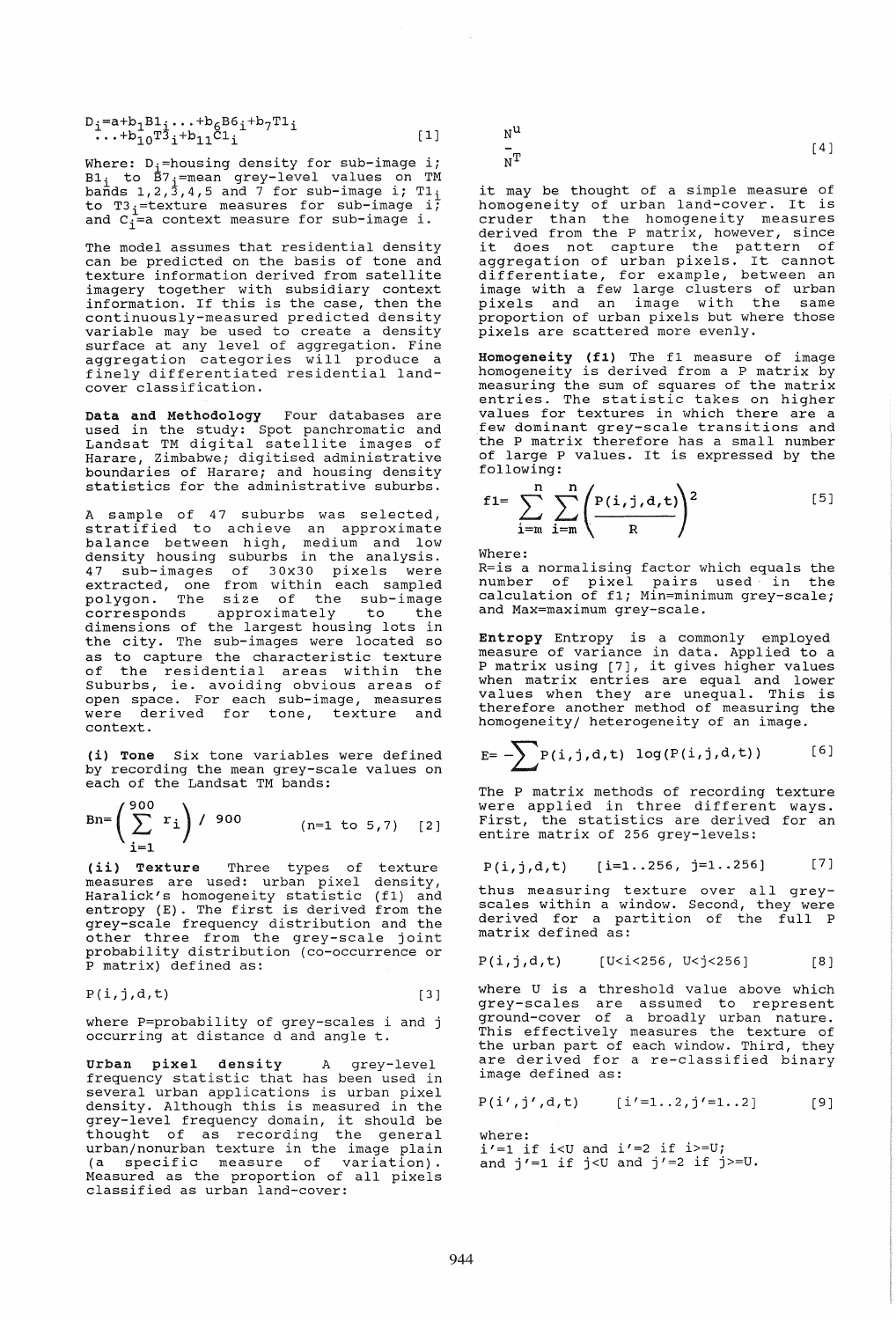Co-occurrence statistics were computed for the urban part of [10] only, thus end driven part of  $\begin{bmatrix} 1 & 0 \\ 0 & 1 \end{bmatrix}$ , thus urban surface. The expressions for f1 and Entropy under these circumstances simplify to:

$$
f1 = \left(\frac{P(2,2,d,t)}{P(2,1,d,t) + P(2,2,d,t)}\right)^2
$$
 [10]

Entropy=  $-P(2,2,d,t)$ log( $P(2,2,d,t)$ ) [11]

(iii) context A single context measure is used: distance from city centre. For each of the 47 sub-images the Euclidean distance between the sub-image's centroid arboance seemeen one case image a centroid of the Central Business District is measured. This expresses the theoretical notion that density of development falls off towards a city's periphery.

Results We present for illustrative purposes the results from an analysis using a P matrix defined as in [9] and f1 and E measures defined as in [10] and<br>[11]. Expression [1] was calibrated over all 47 windows. For each, housing density and distance were retrieved from the GIS<br>attribute table; percent urban was<br>measured from the panchromatic layer; f1 measured from the panchromatic layer; fl<br>and E were measured from the P matrix of a<br>classified binary panchromatic layer as<br>defined in [9]; and B1 to B7 were derived from the 6 respective TM layers.

The results, summarised in Table 1, are<br>interesting for a number of reasons.<br>First, all three texture measures have a<br>significant amount\_of predictive power, each individually explaining approximately 70% of the variance in housing density between suburbs. Second, when the full model as expressed in [1] was run, the moder as empressed in  $\begin{bmatrix} 1 \\ 2 \end{bmatrix}$  was range one (panchromatic) and TM band 4, ie. a mixture of 'tone and ' texture' but not mixture of tone and texture but not<br>context. An even better fit is achieved, however, using f1 (panchromatic) and TM bands 5 and 7. This model (Table 1a) explains approximately 80% of the variance in housing density between suburbs. It should be recalled that f1 is a normalised<br>measure so that its size is independent of<br>the absolute number of 'urban' pixels in a the absolute number of 'urban' pixels in a<br>sub-image. This strongly supports the sub image. This servingly supports the<br>contention that texture is important in urban image interpretation. This is all the more significant when it is considered how the housing density data were created. The density values were computed at the suburb level with open space included in the denominator term and are therefore<br>gross density values. Texture was measured, however, for sample areas<br>displaying characteristic residential pattern, excluding significant areas of paceern, exeruaring exgnificant areas or believe therefore that texture should display a stronger relationship with nethousing density than with the gross housing density figures used.

That the context variable did not enter the model is not surprising since the highest density suburbs in Harare are not concentrated around the city centre, but rather towards the periphery in one sector rather towards the periphery<br>of the city. It could be of the crey. It could be displaying more conventional monocentric landuse patterns. expected to in a city

TABLE 1 PREDICTING HOUSING DENSITY WITH MEASURES OF IMAGE-PLANE HOMOGENEITY

### (a) Density=f(fl)

| Variable | ጥ      | Sig T |
|----------|--------|-------|
| f1       | 10.487 | .0000 |

Multiple R=0.8424<br>Adjusted R<sup>2</sup>=0.7032  $R^2=0.7097$ 

### (b) Density=f(E)

| Variable | ጥ         | Sig T |
|----------|-----------|-------|
| Е        | $-10.214$ | .0000 |

Multiple R=0.8359<br>Adjusted R<sup>2</sup>=0.6919  $R^2=0.6986$ 

#### (c) Density=f(%urban)

| Variable | T      | Sig T |  |
|----------|--------|-------|--|
| %urban   | 10.908 | .0000 |  |

Multiple R=0.8518<br>Adjusted R<sup>2</sup>=0.7195  $R^2=0.7256$ 

Cd) Full Model: Density=f(%urban, fl, E, B1..B6, Distance)

| Variable  | $\mathbf{T}$ | Sig T |
|-----------|--------------|-------|
| %urban    | 10.378       | .0000 |
| <b>B4</b> | $-2.352$     | .0232 |

Multiple  $R=0.8697$ Adjusted  $R^2$ =0.7451  $R^2=0.7562$ 

#### (e) Density=f(f1,B1..B6,distance)

| Variable | ጥ        | Sig T |
|----------|----------|-------|
| f1       | 4.968    | .0000 |
| B5.      | $-4.499$ | .0001 |
| B7       | 3.251    | .0022 |
|          |          |       |

Multiple R=0.8974 Adjusted  $R^2=0.7918$  $R^2=0.8054$ 

#### FOURIER-DOMAIN MEASURES OF URBAN MORPHOLOGICAL STRUCTURE

One way of measuring regularity in image texture is to define relevant summaries of the image's Fourier transform. A Fourier power spectrum records complex information concerning the wavelength, amplitude, phase and orientation of recurring image<br>patterns. The significant features of an pacterns.<br>urban image are essentially linearments which recur with varying degrees of regularity. Since the linearments are, in<br>general, ultimately determined by street general, ultimately determined by street or block pattern, the regularity will be of *biook* pactern, the regarding with be<br>greater within a neighbourhood of homogeneous morphology than between neighbourhoods. It may therefore be supposed that a Fourier power spectrum of an urban image will contain information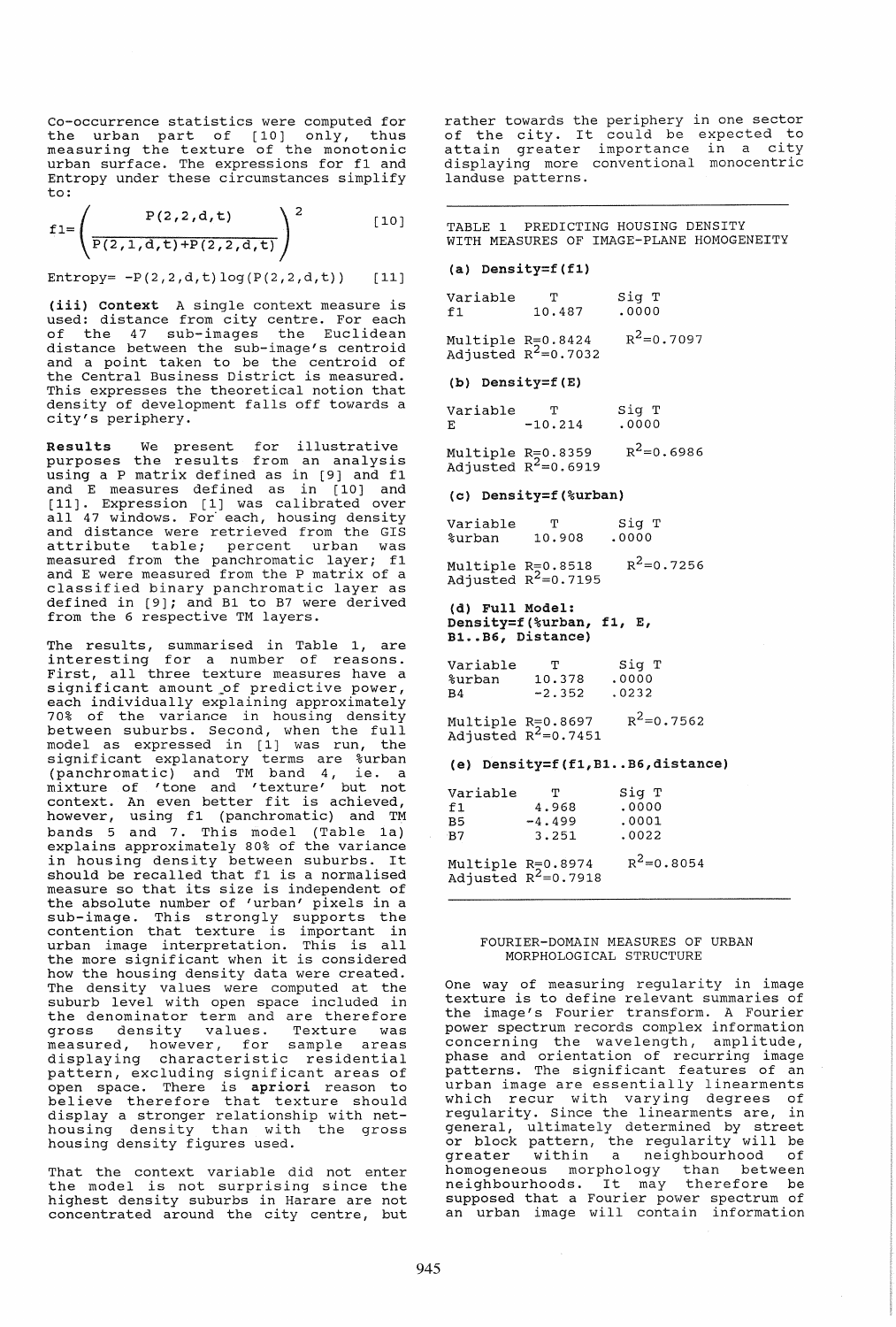about street patterns and may be used to discriminate between diverse urban morphologies.

We test this supposition using a simple, but potentially powerful statistic defined by the following generalised algorithm:

(a) transform image to optical power spectrum;

(b) find spectrum's maximum peak(s);<br>(c) find Fourier-space coordina (c) find Fourier-space coordinate of maximum peak furthest from origin and measure frequency by hypotenuse; (d) divide image width by frequency, taking into account angle of wave-forms, to get image-plane distance (u1); (e) take this distance to be a measure of regularity corresponding to street or block patterns.

since a two-dimensional Fourier transform is defined as:

$$
F(w, v) = \int_{-\infty}^{+\infty} \int_{-\infty}^{+\infty} f(x, y) e^{-i2\pi(wx + vy)} dx dy
$$
 [12]

the block pattern statistic u1 can be expressed as:

$$
u1=D/\sqrt{{w_{max}}^2+{v_{max}}^2}
$$
 (13)

where: D=image width in world coordinate distance; w<sub>max</sub> and v<sub>max</sub> = two-dimensional<br>frequencies from F(w,v);

Data and methodology Two data sources are used in this part of the analysis; a spot panchromatic scene of the city of Cardiff (June 1988) and a rasterised population surface at a spatial resolution<br>of 200m<sup>2</sup>. The population surface is a population surface at a spatial resolution<br>of 200m<sup>2</sup>. The population surface is a<br>modelled distribution of census population modefied discribution of census population<br>counts onto a grid. It adopts a method that achieves an allocation of a given population total over space that is spatially more accurate than conventional polygon mapping (it is less likely to 'place' people in parks and industrial areas, for example, than databases based on census tracts). The spot scene and the surface are registered to the UK National Grid.

Each population cell corresponds to 400 spot panchromatic grey-scale values. A transect extending from the city centre to the low-density suburbs giving a vector of 25 population counts p<sub>i</sub>. The texture of the corresponding sub-image was measured enc corresponding sub image was measured<br>using u1 (over 400 pixels), forming a<br>vector of 25 u1 values u1<sub>i</sub>. The power of u1 in discriminating between areas of different residential density is tested by regressing  $p_i$  against  $u1_i$ .

Results The success of u1 in capturing distinctive block regularity can be gauged by comparing it with the actual interblock distance measured from a large-scale map. In addition, the orientation of streets on the map can be compared with the orientation of u1 in frequency space. This is easily observed from the optical power spectrum but can also be power spectrum but can also be<br>approximated by the slope of the line joining  $F(w,v)_{max}$  to the origin, given by:

$$
\tt w_{max}/v_{max}
$$

[14J

The relationship between Fourier statistics and ground truth information statistics and ground trath information<br>from a map is illustrated in Tabel 2 for three 200m<sup>2</sup> cells representing distinctive neighbourhoods.

TABLE 2 RELATIONSHIP BETWEEN FT MEASURES AND GROUND-TRUTH DATA FOR THREE SAMPLES REPRESENTING HIGH, MEDIUM AND LOW DENSITY NEIGHBOURHOODS

|                                        | High  | Med.  | Low     |  |
|----------------------------------------|-------|-------|---------|--|
| บ 1.<br>$(from$ $FT)$                  | 70m   | 46m   | 24m     |  |
| Inter block<br>Distance<br>(from map)  | 65m   | 45m   | 25m     |  |
| Frequency<br>$(from$ $FT)$             | 4     | 6     | 12      |  |
| No. of rows of<br>houses<br>(from map) | 4     | 6     | 10      |  |
| Orientation<br>$(from$ $FT)$           | $E-W$ | NW-SE | $NW-SE$ |  |
| Orientation<br>(from map)              | E-W   | NW-SE | NW-SE   |  |
|                                        |       |       |         |  |

Table 3 shows the results of regressing population against u1. Approximately 70% of variance in population is explained by u1 alone. This is a promising result when compared to the Harare analysis where the best texture variable in [lJ accounted for little more than 50% of variance on its own. This illustrates the potential of own. This illustrates the potential of<br>texture measures that record the regularity in urban linear features and in particular, of Fourier-domain statistics orientation-independent statistics.

TABLE 3 CORRELATION COEFFICIENT FOR A REGRESSION OF POPULATION ON u1

| $\mathbb{R}$     | 0.85912 |
|------------------|---------|
| $\overline{R}^2$ | 0.73808 |
| Adj $R^2$        | 0.72669 |
| F                | 64.812  |
| Signf F          | 0.000   |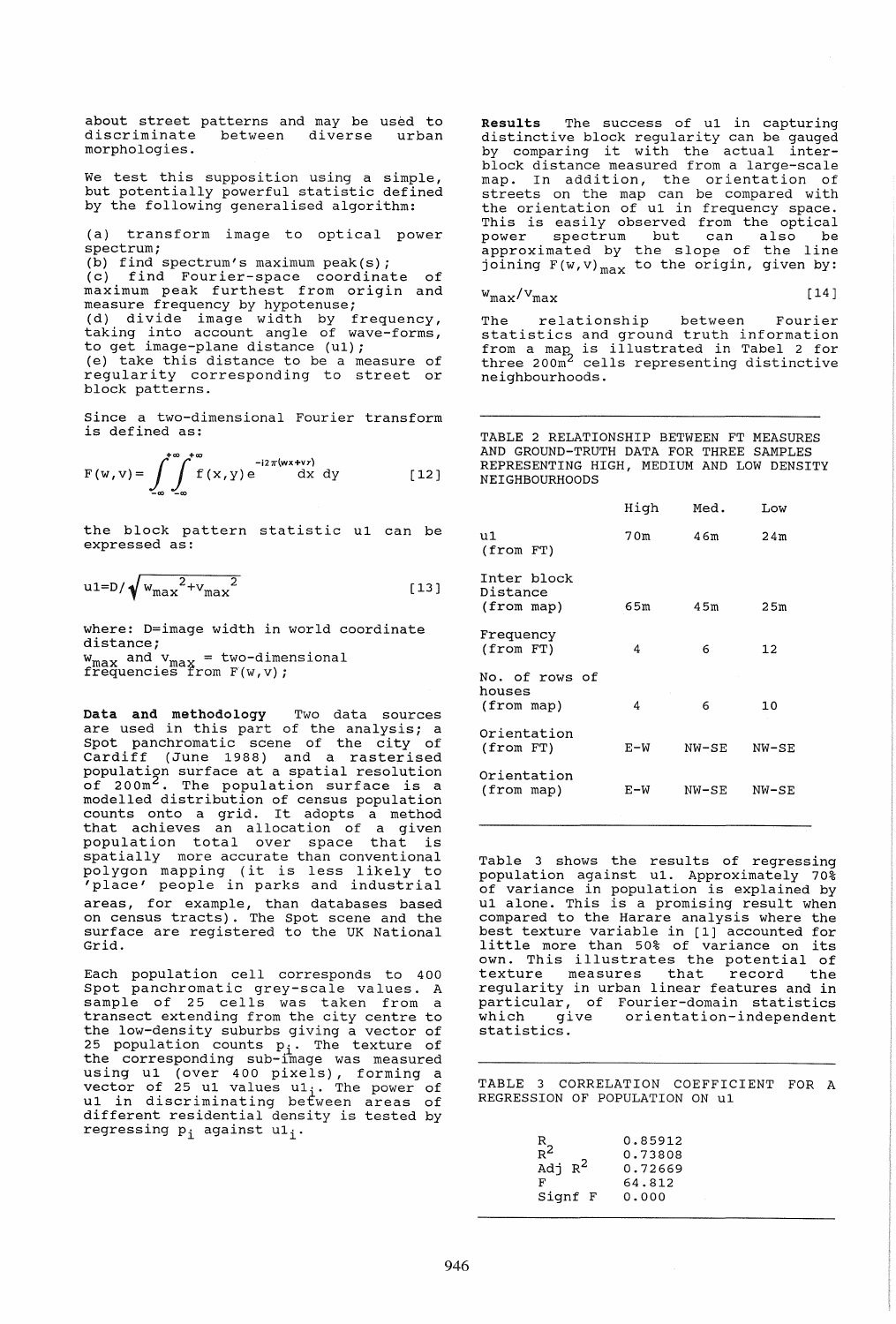# Conclusions

Our exploration of two approaches to extracting textural information from urban imagery demonstrates both the problem and the potential of such an endeavour. The problem is, by nature, an unstructured one and there are few clues about how best to reduce the solution space. The importance of the arrangement of linear surface features in aiding visual interpretation of analogue maps is one such clue. Another<br>is the intuition that different urban areas will have characteristic ground-<br>cover homogeneity. Even then, there are<br>many different ways of measuring a<br>hypothesised type of regularity. Having discovered a method with discriminating potential, there is the risk of refining it for specific morphologies until it is<br>no longer a general tool.

For these reasons, we are encouraged by the results reported here. The P matrix<br>measures of homogeneity demonstrate that a<br>simple measure of 'clumpiness of simple measure of 'clumpiness of<br>development' can modestly but<br>significantly improve upon the significantly improve upon the discriminating power of grey-level values alone. The Fourier domain ul measure of<br>'street/block spacing' appears to be even 'street/block spacing' appears to be even more powerful. Its attraction lies (a) in more powerful. Its attraction fies (a) in<br>its ability to capture the visually most striking textural features of an urban image, namely street or block patterns; (b) in its ease of interpretation (ul is expressed in world-coordinate distance); and (c) in its robustness. It is robust in that a given morphological pattern will,<br>in principle, produce the same ul principle, produce the statistic whatever the orientation of the<br>streets and whatever the position (phase) streets and whatever the position (phase) or size of the window. u1 is orientationor size of the window. ul is orientation-<br>independent because it is defined by extending an arc from the origin of the optical power spectrum and searching for the furthest maximum peak in any direction. u1 is independent of the position of the window in relation to the position of the window in feration to the<br>street pattern (ie its value will remain the same as a window is shifted accross an image as long as the frequency of streets remains the same) because the FT power spectrum is phase-shift independent. u1 is independent of window size because it is expressed in world-coordinate distance units by standardising the significant street/block frequency by the worldcoordinate dimension of the window.

The findings have significance for a<br>number of lines of inquiry. First, they demonstrate the potential of using texture in image classification; as a supplement to per-pixel approaches, or as part of hybrid classification techniques. Second, they have relevance to the development of tools for the extraction of complex objects in urban GIS (Webster et al 1992). Third, they demonstrate the utility of integrating RS data with other urban data in co-registered GIS layers. Although we use the the high resolution population surface (Bracken and Martin 1991) in the Cardiff analysis as a source of groundtruth data, we have also explored the use of image texture, in refining the model of image cexture, in ferfining the model<br>population surface; a problem that suggests some form of iterative movement towards an optimum solution.

### REFERENCES

Batty JM, 1991, Cities and fractals:<br>simulating growth and form. In Crilly T, Earnshaw RA and Jones H (eds.), Fractals and Chaos, New York: Springer Verlag.

Bracken IJ and Martin D 1991 Techniques for modelling population-related raster databases. Environment and Planning A (23), pp1069-1075.

Cano D, Ha Minh T ands Kunt M, 1989, Texture analysis and synthesis. In Simon JC (ed.) From Pixels to Features, Amsterdam: Elsevier Science Publishers, pp127-140.

Cushnie JL,1987, The interactive effect of spatial resolution and degree of internal variability within land-cover types on classification accuracies. International Journal of Remote sensing 8(1), pp15-29.

Eppler D T and Farmer LD, 1991, Texture analysis of radiometric signatures of new sea ice forming in arctic leads. IEEE Transactions on Geoscience and Remote sensing 29(2), pp233-241.

Erdas, 1990, Erdas Field Guide, Atlanta GA:Erdas INC.

Forstner W, 1991, Concepts and Algorithms for Digital Photogrammetric Systems. Proceedings of the symposium on progress in Data Analysis, held at Wuhan May 20-25 1990, Wuhan Technical University of surveying and Mapping: Wuhan, China, pp 144-172.

Forstner Wand Gulch E, 1987, A fast operator for detection and precise location of distinct points, corners and centres of circular features. Proceedings of the International Conference on Fats Processing of Photogrammetric Data, held in Interlaken.

Haralick RM, Shanmugam K and Dinstein I, nardfrom hip Bhanmagam in dha BinBeein 1,<br>1973, Textural features for image classification. IEEE Transactions on<br>Systems, Man and Cybernetics, SMC-3(6),<br>pp610-621.

Havlaka C A, 1987, Land-use mapping using edge density texture measures on thematic mapper simulator data. IEEE Transactions on Geoscience and Remote sensing GE-25(l)

He DC and Wang L, 1990, Texture unit, texture spectrum and texture analysis. IEEE Transactions on Geoscience and Remote sensing 28(4), pp509-512.

Huertas A and Nevatia R, 1988, Detecting buildings in aerial images. Computer vision Graphics and Image Processing 41, pp 131-152.